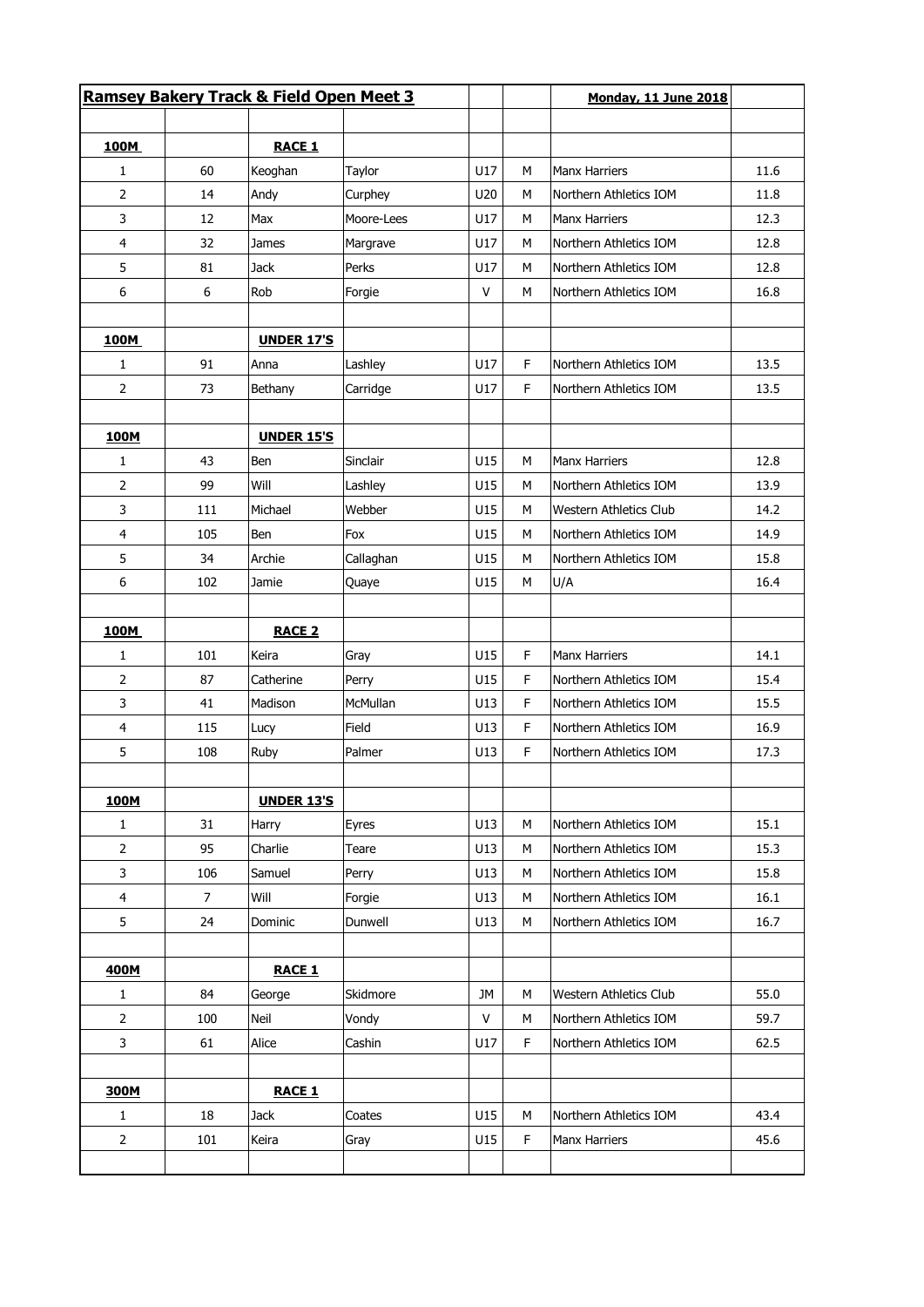|                  |     | Ramsey Bakery Track & Field Open Meet 3 |                  |           |    | <b>Monday, 11 June 2018</b> |        |
|------------------|-----|-----------------------------------------|------------------|-----------|----|-----------------------------|--------|
|                  |     |                                         |                  |           |    |                             |        |
| 800M             |     | <b>RACE 1</b>                           |                  |           |    |                             |        |
| 1                | 95  | Charlie                                 | Teare            | U13       | M  | Northern Athletics IOM      | 2.39.8 |
| 2                | 106 | Samuel                                  | Perry            | U13       | M  | Northern Athletics IOM      | 2.42.4 |
| 3                | 24  | Dominic                                 | Dunwell          | U13       | М  | Northern Athletics IOM      | 2.51.3 |
| 4                | 41  | Madison                                 | McMullan         | U13       | F  | Northern Athletics IOM      | 2.52.5 |
| 5                | 7   | Will                                    | Forgie           | U13       | M  | Northern Athletics IOM      | 3.06.5 |
| 6                | 39  | Lainie                                  | Sharpe           | U13       | F  | Northern Athletics IOM      | 3.08.5 |
| 7                | 107 | Lucy                                    | Kenyon           | U13       | F  | Northern Athletics IOM      | 3.09.7 |
|                  |     |                                         |                  |           |    |                             |        |
| 800M             |     | <b>RACE 2</b>                           |                  |           |    |                             |        |
| $\mathbf{1}$     | 43  | Ben                                     | Sinclair         | U15       | M  | <b>Manx Harriers</b>        | 2.16.5 |
| 2                | 104 | Andrew                                  | Falconer         | <b>SM</b> | М  | <b>Manx Harriers</b>        | 2.22.2 |
| 3                | 113 | Karen                                   | Shimmin          | SW        | F  | Manx Harriers               | 2.24.2 |
| 4                | 62  | Kate                                    | Cashin           | U17       | F  | Northern Athletics IOM      | 2.32.1 |
| 5                | 116 | Gail                                    | Griffiths        | $\vee$    | F  | <b>Manx Harriers</b>        | 2.34.0 |
| 6                | 114 | Caroline                                | Mayers           | V         | F  | <b>Manx Harriers</b>        | 2.34.8 |
| 7                | 90  | Ella                                    | Crowe            | U15       | F  | Northern Athletics IOM      | 2.37.8 |
|                  |     |                                         |                  |           |    |                             |        |
| 1 MILE           |     | <b>RACE 1</b>                           |                  |           |    |                             |        |
| 1                | 117 | Paul                                    | Rogers           | $\vee$    | M  | <b>Manx Harriers</b>        | 4.55.4 |
| 2                | 9   | Matt                                    | Callister        | v         | M  | Northern Athletics IOM      | 5.11.3 |
| 3                | 80  | James                                   | <b>Strickett</b> | JM        | M  | Northern Athletics IOM      | 5.28.1 |
| 4                | 112 | Nigel                                   | Maddocks         | v         | М  | Manx Fell Runners           | 5.37.2 |
| 5                | 87  | Catherine                               | Perry            | U15       | F  | Northern Athletics IOM      | 6.15.9 |
| 6                | 15  | Chloe                                   | Dillon           | U15       | F  | Northern Athletics IOM      | 6.29.8 |
| $\overline{7}$   | 23  | Mia                                     | Dunwell          | U15       | F  | Northern Athletics IOM      | 6.30.2 |
|                  |     |                                         |                  |           |    |                             |        |
| <b>LONG JUMP</b> |     |                                         |                  |           |    |                             |        |
| $U13+$<br>1      | 43  | Ben                                     | Sinclair         | U15       | M  | Manx Harriers               | 5.09   |
| $\overline{2}$   | 110 | Leah                                    | Goddard          | U17       | F  | <b>Manx Harriers</b>        | 4.50   |
|                  |     |                                         | Webber           | U15       |    |                             |        |
| 3                | 111 | Michael                                 |                  |           | М  | Western Athletics Club      | 4.39   |
| 4                | 101 | Keira                                   | Gray             | U15       | F. | <b>Manx Harriers</b>        | 4.25   |
| 5                | 54  | Macy                                    | Hillier          | U13       | F  | <b>Manx Harriers</b>        | 4.07   |
| 6                | 62  | Kate                                    | Cashin           | U17       | F  | Northern Athletics IOM      | 4.02   |
| 7                | 41  | Maddie                                  | McMullan         | U13       | F  | Northern Athletics IOM      | 3.85   |
| 8                | 95  | Charlie                                 | Teare            | U13       | М  | Northern Athletics IOM      | 3.70   |
| 9                | 24  | Dominic                                 | Dunwell          | U13       | М  | Northern Athletics IOM      | 3.52   |
| 10               | 8   | Cory                                    | Callister        | U13       | М  | Northern Athletics IOM      | 3.29   |
| 11               | 23  | Mia                                     | Dunwell          | U15       | F  | Northern Athletics IOM      | 3.25   |
| 12               | 99  | Will                                    | Lashley          | U15       | М  | Northern Athletics IOM      | 3.23   |
| 13               | 7   | Will                                    | Forgie           | U13       | М  | Northern Athletics IOM      | 3.08   |
| 14               | 115 | Lucy                                    | Field            | U13       | F  | Northern Athletics IOM      | 2.92   |